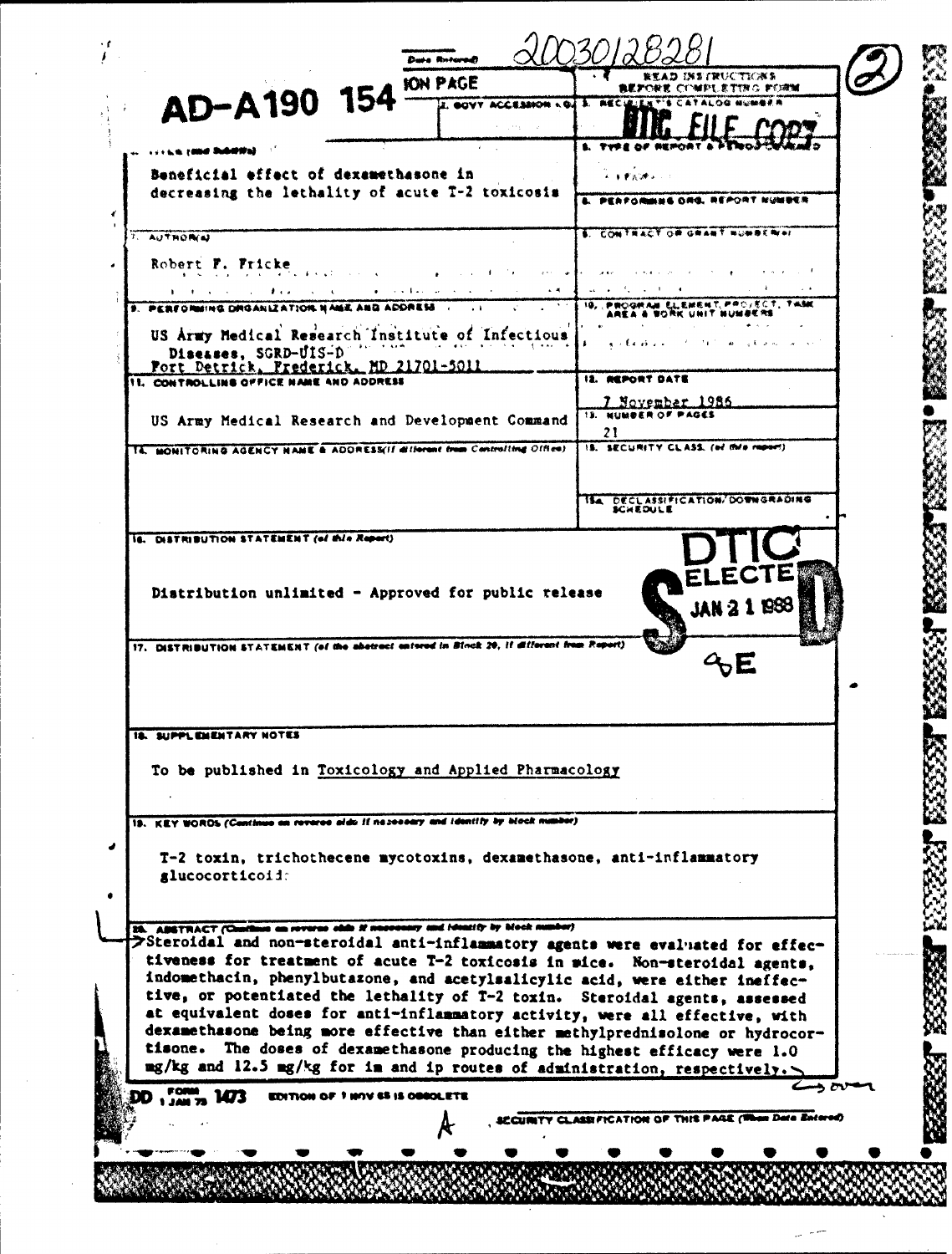2 The mean time to 4eath, **mean** survival time, *and* percent lethality were deter mined for untreated and dexamethasone-treated mice injected with a lethal dose of T-2 toxin plaxamethasone (13 mg/kg, ip) was administered 1 hr before, the same time **an,** or **1,** 2, and 3 hr after injection of T-2 toxin (5 mg **kg,** so). Compared to 100% lethality for untreated mice, dexamethasone at all of the treatment times significantly decreased lethality. As the time between toxin exposure and treatment was increased, there was a corresponding ' nrease in lethality.) The mean times to death and mean survival times were also determined and, in all cases, were found to be greater in the treated groups. In conclusion, steroidal, but not non-steroidal, anti-inflammatory agents were effective in decreasing T-2 toxin-induced lethality. All of the anti-inflammatory glucocorticoids were effective with dexamethasone producing the highest efficacy. Deramethasone was most effective when administered before exposure to toxin, with decreasing efficacy as treatment was delayed.



法全 计

**SW/ •W/ • • • • • •** 

ካ

**68CURITY CLASSIFICATION OF THIS PAGE(When Date Entered)** 

1665.54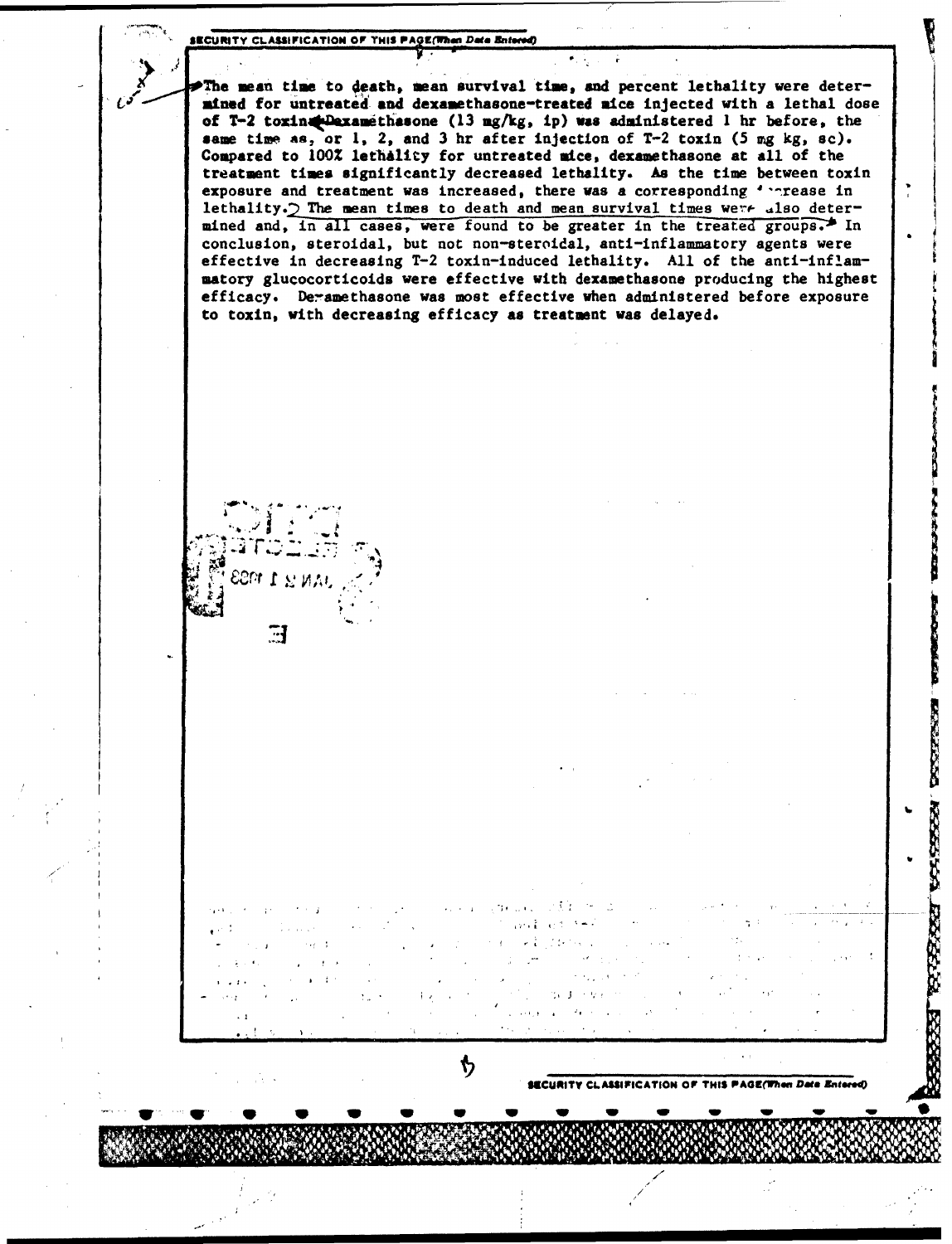Renaficial effect of densewthenous in docreasing the lethality of acute T-2 texicosis

BOBERT F. FRICKE

United States Army Medical Besearch Institute of Infectious Diseases Fort Detrick, Frederick, Herriand 21701-3011

RUNNING TITLE: Dexamethasons treatment of T-2 texicosis

Correspondencet

 $\bullet$ 

Robert F. Fricke Pathophysiology Division United States Army Medical Research Institute of Infectious Diseases Fort Detrick, Frederick, Maryland 20701-5011 Phone: (301)663-7181



88 1 19 008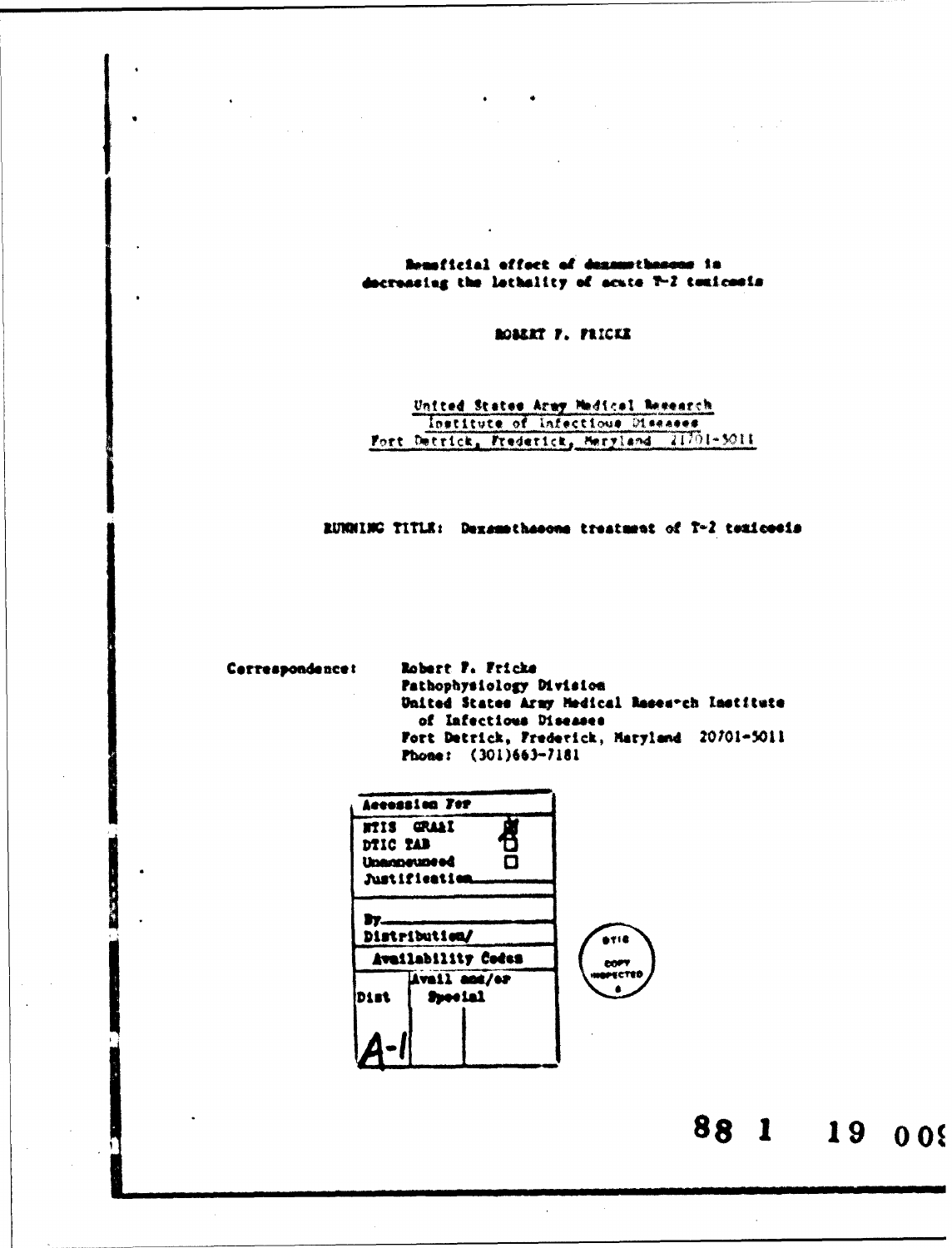Beneficial effects of dexamathasone in Improvig survival in *acute* T-2 toxicosis. Fricke, R. F. (1986). Toxicol. Appl. Pharmacol. Steroidal and non-steroidal anti-inflammatory agents were evaluated for effectiveness for treatment of acute T-2 toxicosis in mice. Non-steroidal agenti, indomethacin, phenylbutazone, and acetylsalicylic acid, were either ineffective, or potentiated the lethality of T-2 toxin. Steroidal agents, assessed at equivalent doses for anti-inflammatory activity, were all effective, with dexamethasone being more effective than either methylprednisolone or hydrocortisone. The doses of dexamethasone producing the highest efficacy were **1.0 mg/kg** and 12.5 mg/kg for im and ip routes of administration, respectively. The mean time to death, mean survival time, and percent lathality were determined for untreated and dexamethasone-treated mice injected with a lethal dose of  $T-2$  toxin. Dexamethasone (13 mg/kg, ip) was adminisrered 1 hr before, the same time **as,** or 1, 2, and 3 hr after injection of T-2 toxin **(5** mg/kg, sc). Compared to **100%** lethality for untreated mice, dexamethasone at all of the treatment times sign: ficantly decreased lethality. As the time between toxin exposure and treatment was increased, there was **a** corresponding increase In lethality. The mean times to death and mean survival times were also determined and, in all cases, were found to be greater in the treated groups. In conclusion, steroidal, but not non-ster 'al, anti-inflammatory agents were effective in decreasing T-2 toxin-induced lethality. All of the anti-inflammatory glucocorticoids were effective with dexamethasone producing the highest efficacy. Dexamethasone was most effective when administered before exposure to toxin, with decreasing efficacy **as** treatment was delayed.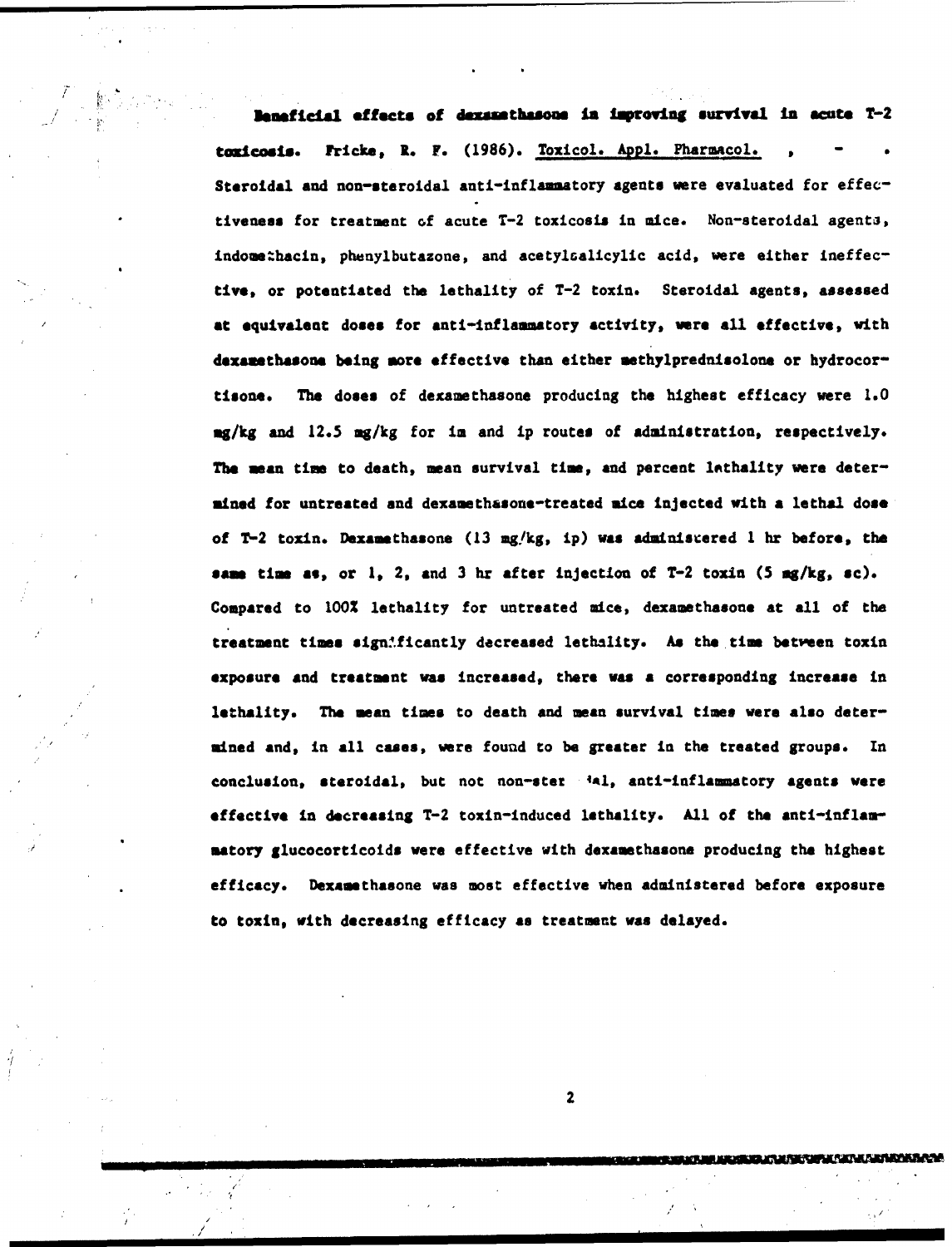T-2 toain, a trichothecane mycotoain produced by Pusarium fungi, had been implicated an the causative agont in dimeans otates in buth humans and asimale. The development of certain dimesses in humans, such as allowatery train alwatte (Raeburg and Strong, 1971), and in livesto.k, such as muldy cove togicosis (Sav et al., 1972), are directly attributed to the comewantion of tosin-concaminated food or grain. Potential therapy for ireatment of mycatoxia-induced diseases was recently reviewed by the Metional Academy of Science (MAS). The NAS report (1983) concluded that no specific treatment, other than supportive or aventomatic, was available for trichothecene wycotoxicoses,

The characteristic symptoms of T-2 conicosis include the devolopment of voniting, diarrhos, leukopenia, and smenia (Usno, 1984). Putther, experimentally-induced acute T-2 texicosis in rate, guinna pigs, swine, and other experimental animals (Peverstein et al., 1985; Lorenzana et al., 1985; Sate et el., 1975) requite in the development of a shock-like state, with the characteristic alterations in heart rate, cardiac metput, and mean arterial blood preseure.

Various forms of shock are affectively managed by the intensive, short-tern use of anti-inflammatory glucocorticoids at relatively high donne (Adams and Parker, 1979; Lefer and Spath, 1977; MacDonald, 1982; Rosenthal and Wilke. 1983). Since T-2 intoxication results in shock-like syndroms, giucocorticoide were evaluated for prophylaxis and tharapy of 'ethal T-2 intenications. In preliminary studies Tremel et si. (1983) frond that the givenessticoid dexamethesone was an effective treatment for acute T-2 tosicosis in rate. In this study, the efficacy of both steroidal and non-steroidal anti-inflammatory agents for the treatment of acute T-2 toulcosis was evaluated in mice.

 $\bullet$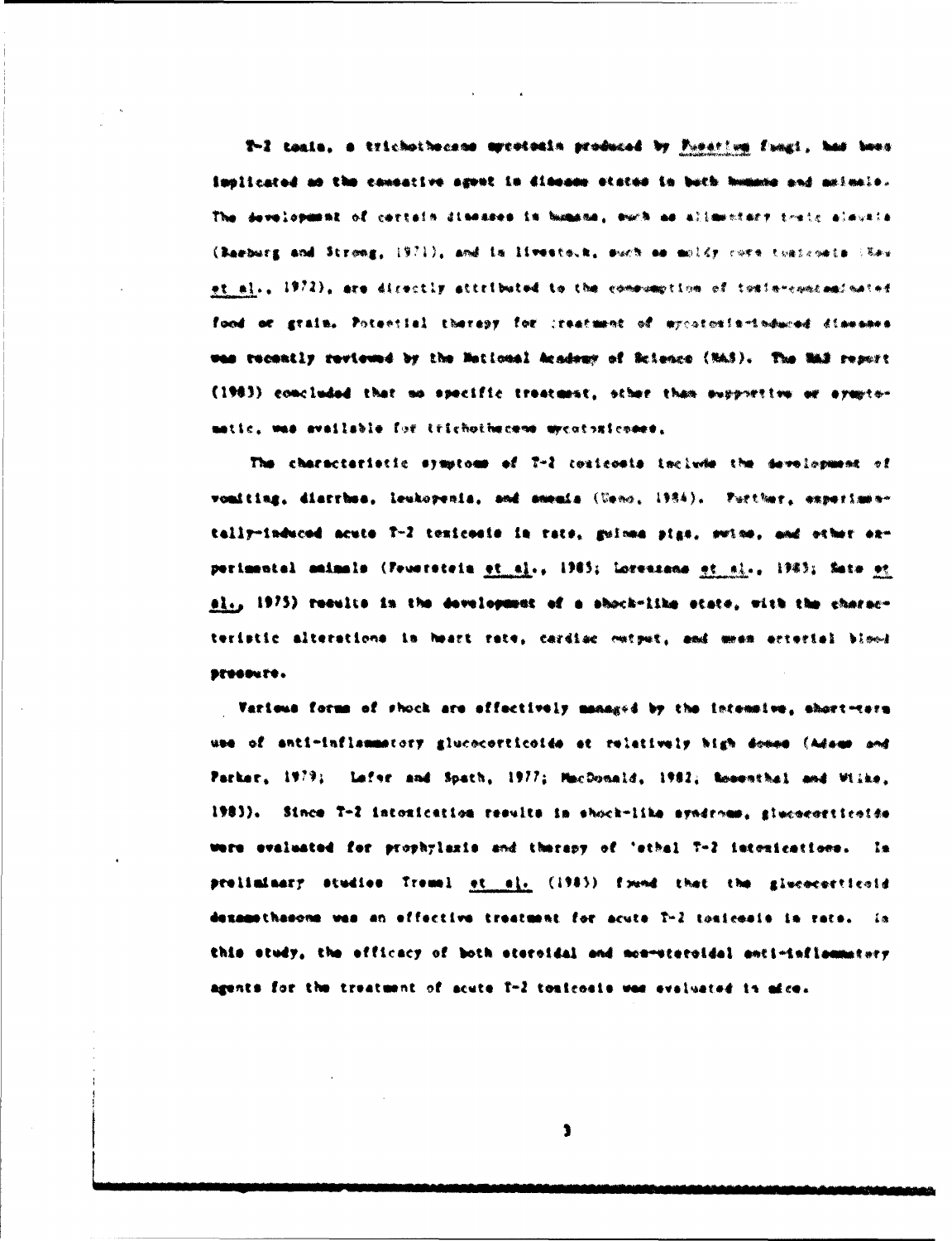#### **HRMODS**

**Animmls.** Male mice (Swiss ICR), with **a** mean body weight (\* SD) of 24.3 **\*** 2.61 g, were obtained from Buckberg Lab Animals (Tompkins Cove, N. Y.). Mice were maintained in animal rooms with controlled temperature (21-22  $°C$ .), humidity (45-50%), and regular light cycles (12 hr). Animals were housed in wire-bottom cages and allowed feed and water ad libitum. After a I week acclimation period, the animals were prescraened by body weight and randomly **assigned** to control and treatment groups.

Toxin and drugs. T-2 toxin (Myco-Labs, Chesterfield, Mo.), 99% purity, was dissolved in 100% ethanol to yield a stock solution of **25 mg/ml.** Before use the stock toxin solution was diluted with propylere glycol:ethanol  $(90:10)$  to the desired concentration. **LD50** values for T-2 toxin were determined using six equally spaced logarithaical doses of I to **5** mg/kg. Groupr of 10 mice/dose were injected sc with 100 µ1 of toxin.

Dexamethasone sodium phosphate (Hexadrol<sup>®</sup>, Organon, Inc.. W. Orange, N.J.), -mthylprednieolone sodium succiuate (A-Methapred\*, Abbott Laboratories, N. Chicago, Ill.), and hydrocortisone sodium succinate (Solu-Cortef<sup>®</sup>, The Upjohn Comp., Kalamazoo, Mich.) were diluted with sterile saline before use. The non-steroidal anti-inflammatory agents, infomethacin, phenylbutazone, and acetylsalicylic acid (all obtained from Sigma Chemical Co., St. Louis, Mo.) **were** diluted with sterile saline, before use. Injection volumes were 100 pl and 59 pl for ip and im administration, respectively. Untreated animals received an equal volume of sterile saline.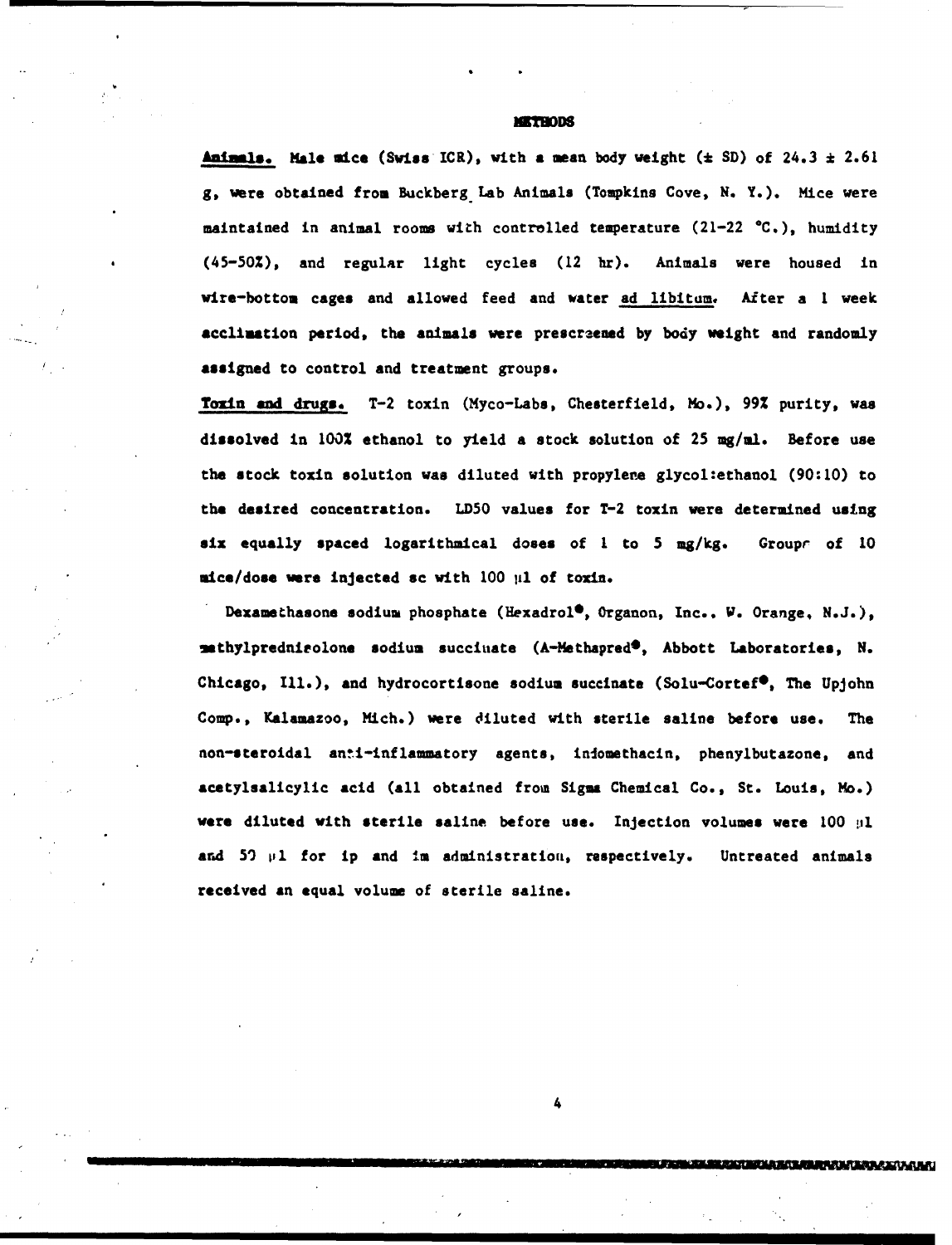Bute Analyses. Determination of LD50 values and mesociated calculations were determined by probli regression analysis (Pinney, 1971). Slopes of the probli regression wore calculated and, if found to be not eigeificantly different from each other by X<sup>2</sup> analysis, the data were recalculated using the best fit common slope. Melative potency values (LD3O(treated)/LD30/untreated) wate calculated from the common slope LD50 values for T-2 toxin. Cumperisons for etatistical aignificance between untreated and treated groups were carried out by least siguificant difference analysis on the posied variance of the LD50 values (Tteel and Terrie, 1960).

The time courses for the cumulative percent survival of treated and ustreated alco were wood to determine the mean ourvival times and the mean times to death values. Neam purvival times were determined by ourvival analysis using the Kaslan-Maier product limit of the cumulative survival curve, with statistical significance determined by the Mantel-Com and Breelow-Wilconsen hypothesis tests (BAUP Statistical Software, Loe Angeles, Calif.). The mean survival times were determined from both cannored (dead animals) and unconnected (alive animals) data for each treatment group with a terminal observation time limit of 72 hr. The times to death of the animals were analyzed by univerient analysis with pair-wise comparisons for statistical significance (SAS Institute) Inc., Cary, M.C.). The percent lethalities were celoulated after 72 hr and aignificant differences between treated and untreated groups were determined by the Fisher's exact test (God and Weil, 1982).

\$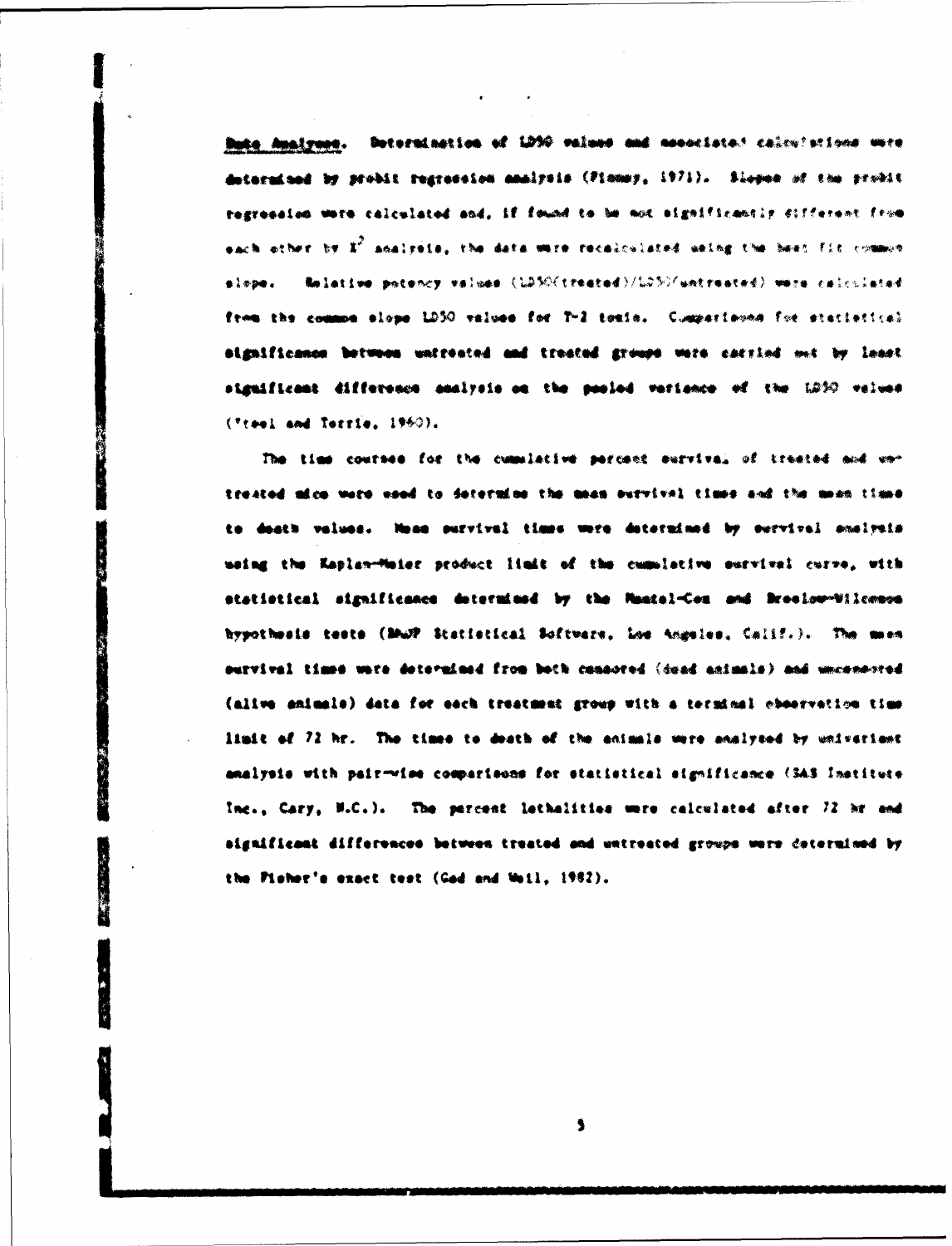**RESULTS** 

ù.

**Effectiveness of steroidal and non-staroidal anti-inflammatory agents.** The efficacy of steroidal and non-steroidal anti-inflammatory agents for traatment of **acute** T-2 toxicosis was assessed in mice. Compared to the control **LD50** value for T-2 toxin, treatment with indomethacin or phenylbutazone potentiated lethality, while acetylsalicylic acid was ineffective (Table **1).** However, mice treated with glucocorticosteroids at equivalent doses for anti-inflammatory activity (Sayers and Travis, 1970) all showed improved survival (Table 1). Since dexamethasone showed the highest efficacy, further experiments were carried out with this drug.

Effect of dexamethasone dose and route of administration on lethality of  $T-2$ toxin. The effect of dexamethasone dose and route of administration on the lethality of T-2 toxin was determined (Table 2). Mice were injected **sc** with T-2 toxin and were immediately administered either saline or dexamethasone sodium phosphate at the indicated doses **and** routes of adninistration. LD5O and relative potency values were determined 48 hr after toxin injection. Dexamethasone treatment, by either route of administration, resulted in significant increases in the LD5O and relative potency values. The highest efficacy was achieved at an ip dose of 12.5 mg/kg, while in administration produced equal protection **at I** mg/kg.

**Mffect** of **tUm** of demzmthasoue administration on lethality of T-2 toxin. The efficacy of dexamethasone administered either before, the sama time **as,** or after injection of **a** lethal dose of T-2 toxin was determined. The cumulative percent survival of mice in the different trestment groups was determined at approximately 2 hr intervals for a total ooservation time of 72 hr (Fig. 1). The untreated mice showed an accelerated decline in the percent survival,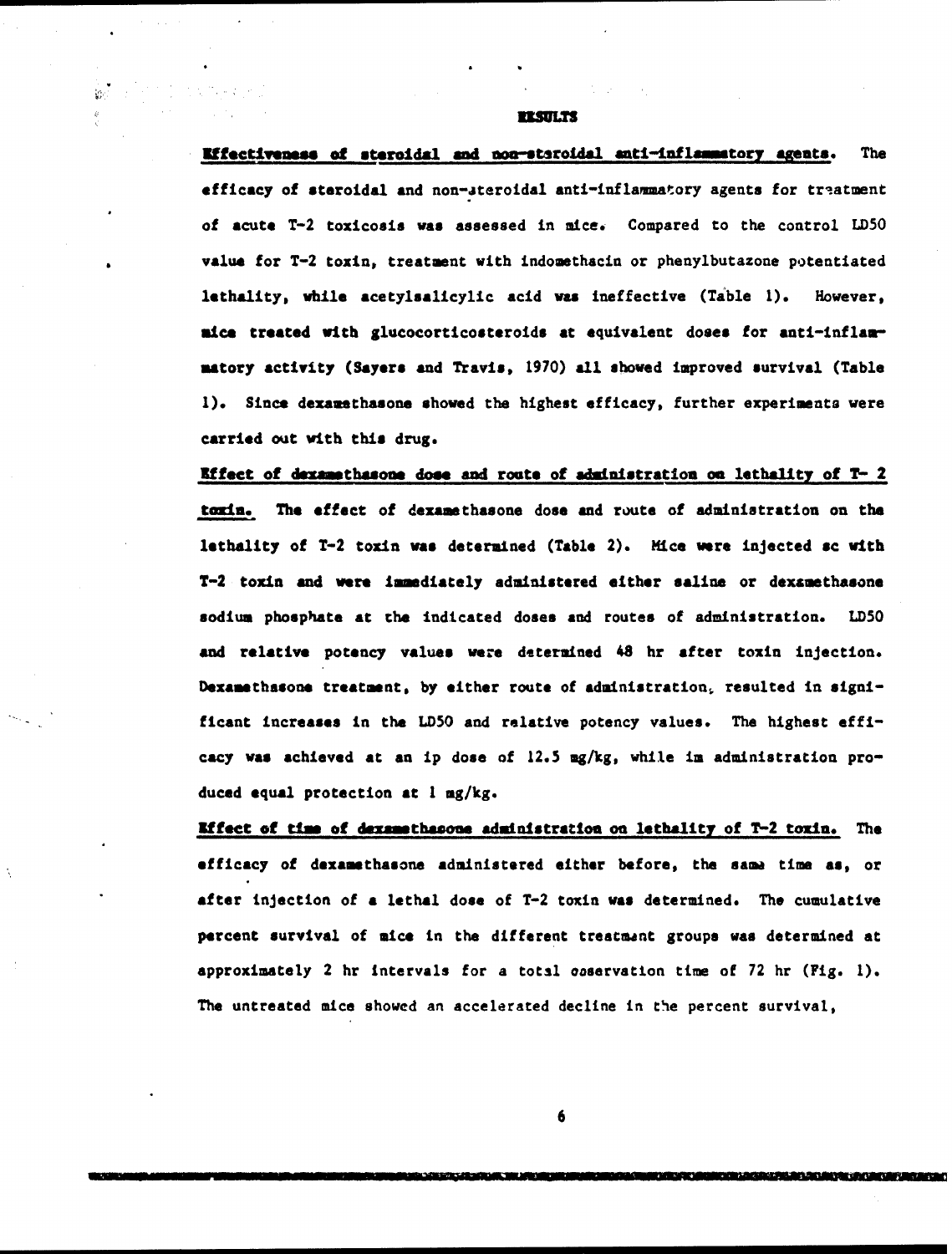reaching 01 23 hr after toxin administration. All of the dexamethasonetreated mice groups **showed** Improved survtval, with **<sup>I</sup>***ýtr* pretreatmnt prowcing higher survival than either simultaneous or postexpoeure treatment.

The survival curves were analyzed to determine the effect of treatment time on the tim to death, survival **rim,** and percent lethality (Table 3). Kice **were** treated with dexemthaeon. either before, the **same** tim **as,** or at differeat times after a lethal doee of T-2 toxin. Pretreatment with dexamethasone was more effective than treatment at the same time as or after injection of T-2 toxin. Animals pretreated with dexamethasone showed the lowest percent lethslity. As treatment was delayed, there was a progressive decrease in the percent lethality, reaching **302** when treatment mee delayed 2-3 hr. All of the survival times for dexamethasone-treated mice were significantly higher than untreated controls. Pretreatment with dexamethasone resulted in the longest survival **tim,** but the tim **wee** not significantly different from the other treatment times. The survival times for simultaneous or dulayed treatment were all approximately the same, with no apparent correlation between treatment time and the survival time. The times to death for the dexametnasonetreated groups were all higher than untreated controls. There **vas** no correlation betweta either the tim to death or the **degree** of significance for the different treatment times. For all of the treated groups, mean time to death values averaged 29.4 hr, a twofold increase over the value of 14.4 for untreated controls.

### **DISCUSSION**

Although all of the glucocorticoida tested afforded significant protection against the lethal effects of T-2 toxin, dexamethasone shoved the greatest efficacy when compared to equivalent anti-inflammatory doses of either prednisolone and hydrocortisone. The low efficacy of prednisolone and hydrocortisoms **suggests** that either the protective effect my not be directly related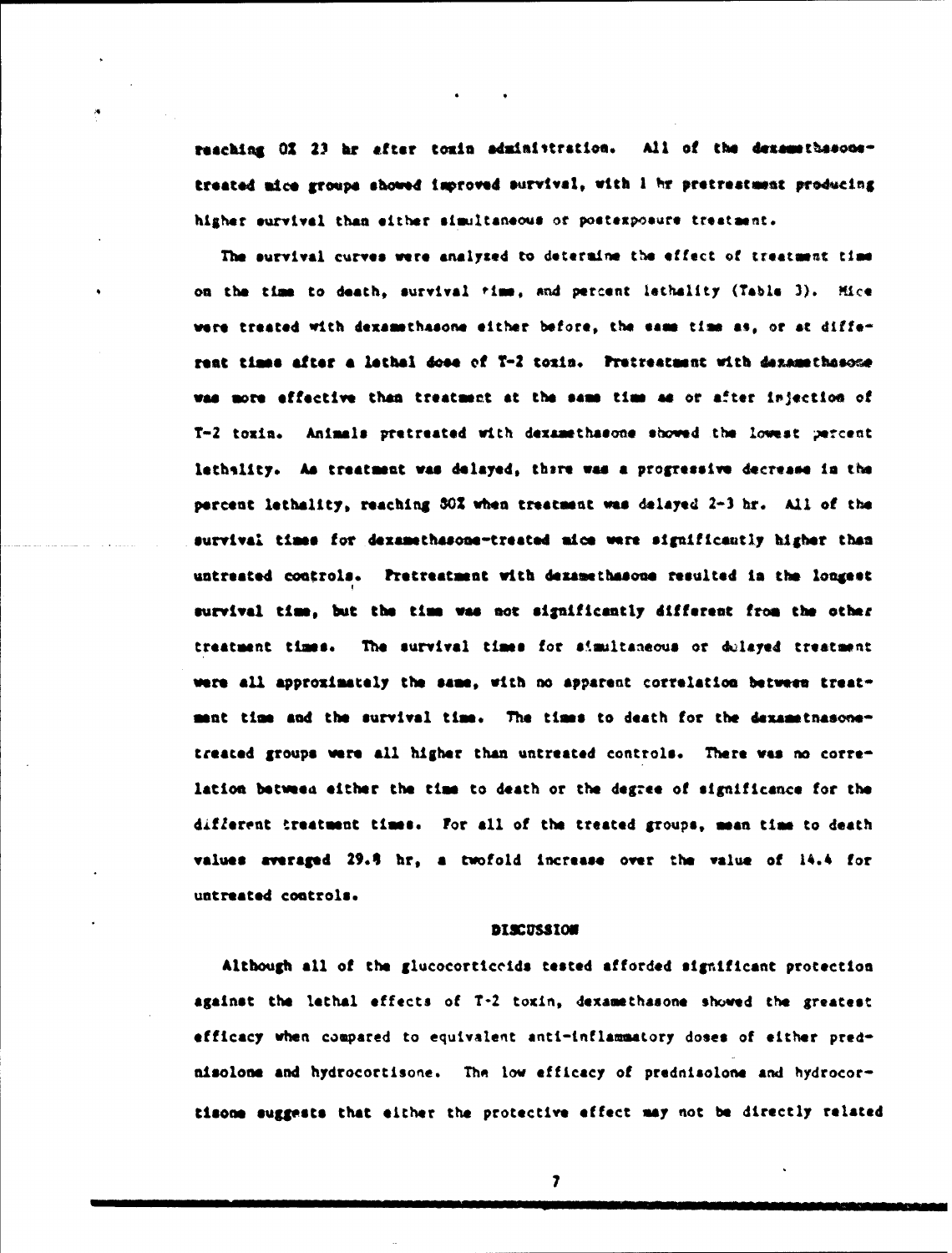to their anti-inflammatory activity, or that the doses of these steroids were not optimum. Vargish **et al.** (1976) shoved that dexamethasone at 15 mg/kg or sethylprednisolone at 30 mg/kg produced the highest efficacy in partially reversing hypotension in hemorrhagic shock. **If** doses higher than these were used, the anti-hypotensive effect was decreased. Further, methylprednisolone at 60 mg/kg, **a** dose approximately equivalent in anti-inflammatory activity to the optimal dexausthasone dose (15 mg/kg), was not only less effective, but also increased the degree of hypotension.

The **most** effective dose of dexamethasone for treatment of T-2 toxicosis was determined for both ip and ia routes of administration. There was a clear dose-response relationship between the dose of steroid administered and the resulting relative potency value. The most effective doses of dexamethasone were 12.5 mg/kg and 1.0 mg/kg for ip and in administration, respectively. This marked difference in the effective doses by these two routes of administration may be due to differences in release, rates of aboorption, or metabolism.

The protective effect of dexamethasone **in** the mouse substantiates a previous report for the treatment of T-2 toxicosis in the rat (Tremel et al., 1985). In this report, dexamethasoae treatment (1.6 mg/kg, iv) either 30 min before or **<sup>I</sup>** hr after T-2 toxin administration (0.75 mg/kg, iv) resulted in significant reduction in the percent lethality. At a higher dose of toxin (1 mg/kg, iv), rats pretreated with dexamethasone had survival times of 19 hr compared to 9 hr for untreated animals. Although dexamethasone prolonged the onset of death, the overall mortality rate was not altered.

There is not, however, full agreement on the efficacy of steroids in treatment of T-2 toxicosis. In contrast to the data presented here and by Tremel et **al.** (1985), Ueno et **al.** (1984) found that pretreatment wich prednisolone was not an effective therapy. The ineffectiveness of prednisolone might be due to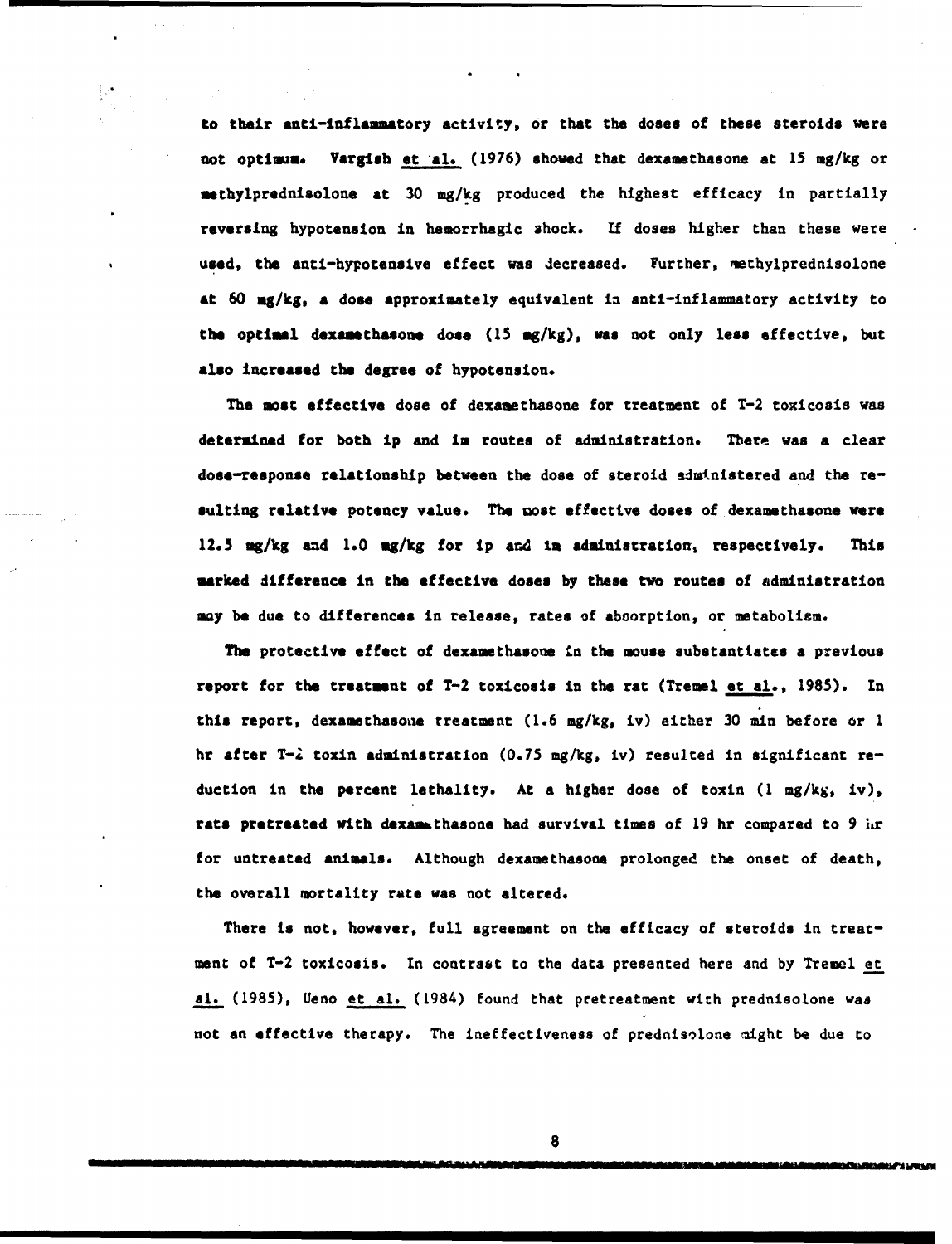the length of *tim* (24 hr) betweea the final steroid dosing **and** toxin challenge. Imai et al. (1979) showed that glucocorticoid pretreatment times greater than 3 hr were ineffective in decreasing the lethality of endotoxin-•rested sacs. Furher, pharaacokinstic studies in dogs 3howed that the **man** plasma half-life of prednisolone was 166 min (Hankes et al., 1985). This finding suggests that the **plasm&** prednisolone concentration in nice might have reached ineffective levels after 24 hr.

The timing for the administration of glucocorticoids **say** be critical for decreasing the lethality **Gf** T-2 toxin, since there are clear indications that **delayed** treatment results in reduced efficacy. A single bolus injection **-f** dexamethasne (13 mg/kg, ip), given 1 hr before administration of T-2 toxin, was more effective than either simultaneous or delayed treatment. As the time interval between toxin injection and steroid treatment was increased there **was a** marked decrease in efficacy **as measured** by the percent lithallty. These findings are similar to those reported for the treatment of endotoxin shock in baboons. When the time between endotoxin infusion and treatment with methylprednisolone was increased, the survival **rate** was sarkedly decreased (Archer et al., 1983). Similarly, for treatment of septic shock in rats, Ottosson et **Al.** (1982) demonstrated a direct correlation betveen the onset of glucocorticold therapy and the resulting survival times.

Schaefer et  $al.$  (1983) showed that large doses of methylprednisolone were effective when administered after the onset of hypotension during endotoxin shock. The treated animals shoved not only improvement in cardiovascular and metabolic parameters, but also significantly higher survival after 24 hr. Although a similar treatment schedule has not been evaluated for T-2 toxicosis, available data indicate a rapid onset of the effect of toxin on cardiovascular function. Within 10 ain after an iv bolus injection of T-2 toxin into conscious rats, there was **a** decrease in hindquarter blood flow, which was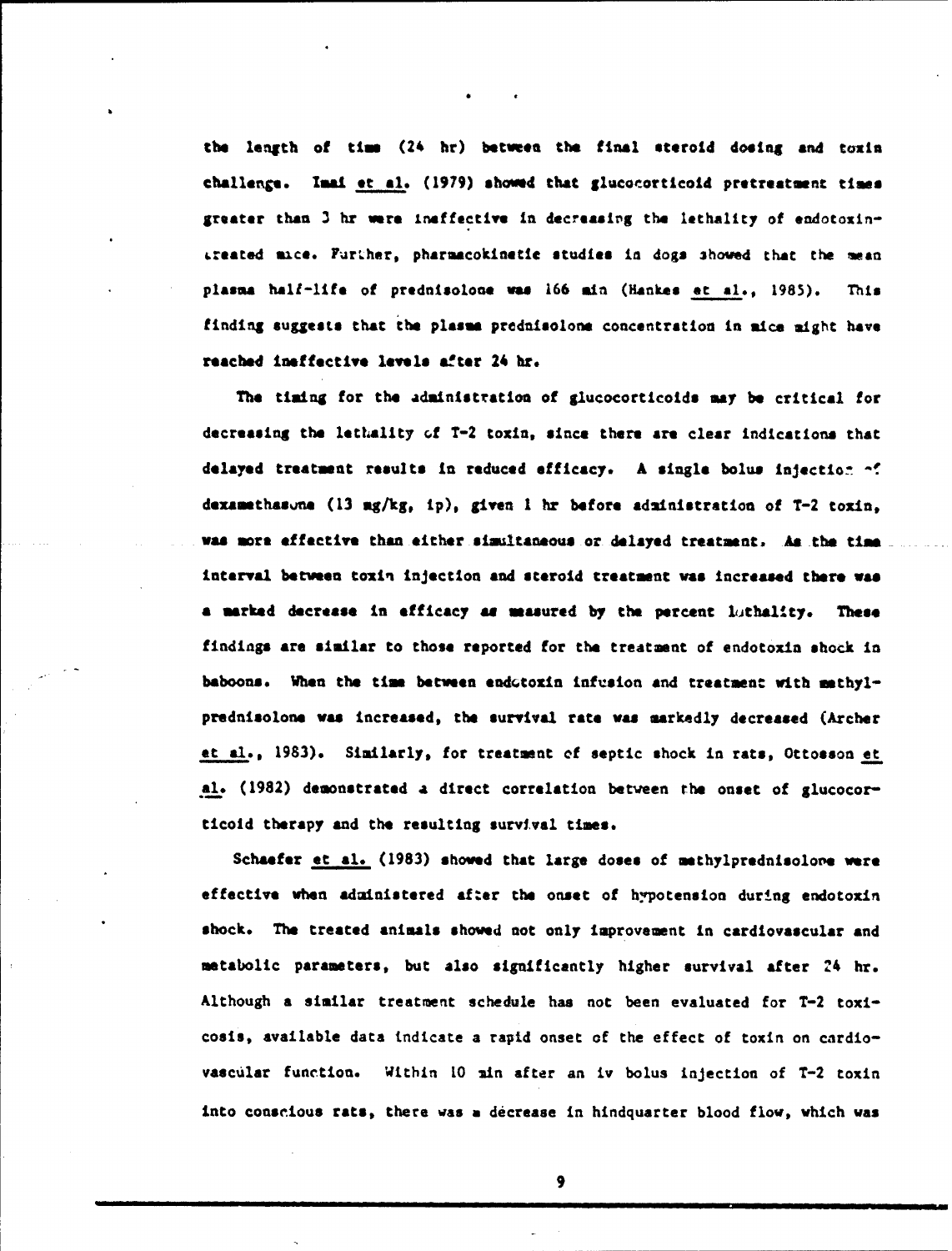mirrored by **an** increase in vascular resistance (Siren and Feuerstein, 1986). **These findings suggest a rapid development of the toxicosis, which would indi**cate that steroid treatment should be initiated as early as possible.

In summary, the present study indicates that glucocorticosteroids were beneficial in protecting mice against the lethal effects of T-2 toxin. The mechanism for the protective effect of steroids in the treatment of T-2 toxi**cosis** is, at present, not known. Ho•ever, **as** summarized by Hatks (1976), the beneficial action of glucocorticoids **may** be due, in part, to (1) improved cardiac function and improved vascular perfusion, (2) increased metabolism of lactic acid, (3) stabilization of lysosomal membranes, and (4) improved energy production. For these proposed actions of glucocorticoids, there is a corresponding observation concerning T-2 toxicosis. Thus, glucocorticoids may **be** aneffective treatment for T-2 toxicosis by attenuation of (1) the development of shock, as previously discussed; (2) lactic acidosis (Feuerstein et al., 1985); (3) lysosomal enzyme release (Fricke, 1985); and (4) decreased energy metabolism (Pace, **1983).**

Il lli l H I~llIl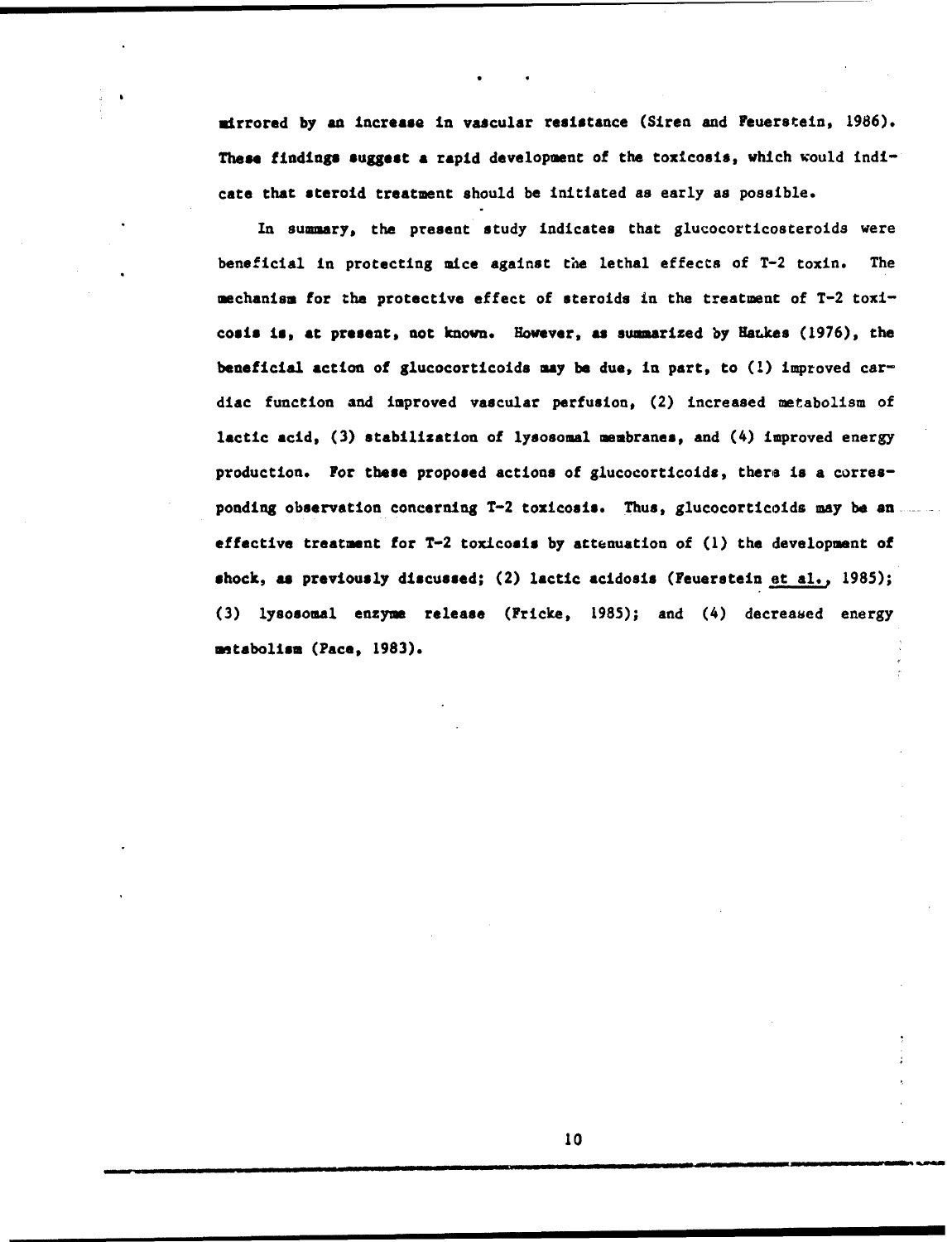#### **REPERENCES**

Adams, H. R. and Parker, J. L. (1979). Pharmacological management of circulatory shock: cardiovascular drugs and corticosteroids. J. Am. Vet. Assoc. 175, 86-92.

- Archer, L. T., Kosanke, S. D. Beller, B. K., Passey, R. B., and Hinshaw, L. B. (1983". Prevention or amelioration of morphological lesions in LDIOO **E** colt-shocked baboons with steroid/antibiotic therapy. Adv. Shock Res. **10,** 195-215.
- Bamburg, J. R. and Strong, F. **M.** (1971). 12,13-Epoxytrichothecenes, In Microbial Toxins: algal and fungal toxins, (S. Kadis, A. Ciegler, and S.L. Ajl, eds.), Vol 7, pp. 207-292, Academic Press, Now York.
- Finney, D. J. (1971). Probit Analysis. CAmbridge University Press, New York, **New** York.
- Feuerstein, **G.,** Goldstein, D. S., Rauvell, P. W., Zerba, R. L., Lux, W. **E.,** Jr., Faden, **A.** I., and Bayorh, H. A. (1985). Cardiorespiratory, sympathetic and biochemical responses to T-2 toxin in guinea pig and rat. J. Pharmacol. **Exp.** Ther. 232, 786-794.

Fricke, R. F. (1985), unpublished observations.

Gad, S. C. and Weil, C. S., (1982). Statistics for Toxicologists. In Principles and Methods of Toxicology (A. W. Hayes, ed.), pp. 291-292. Raven Press, New York.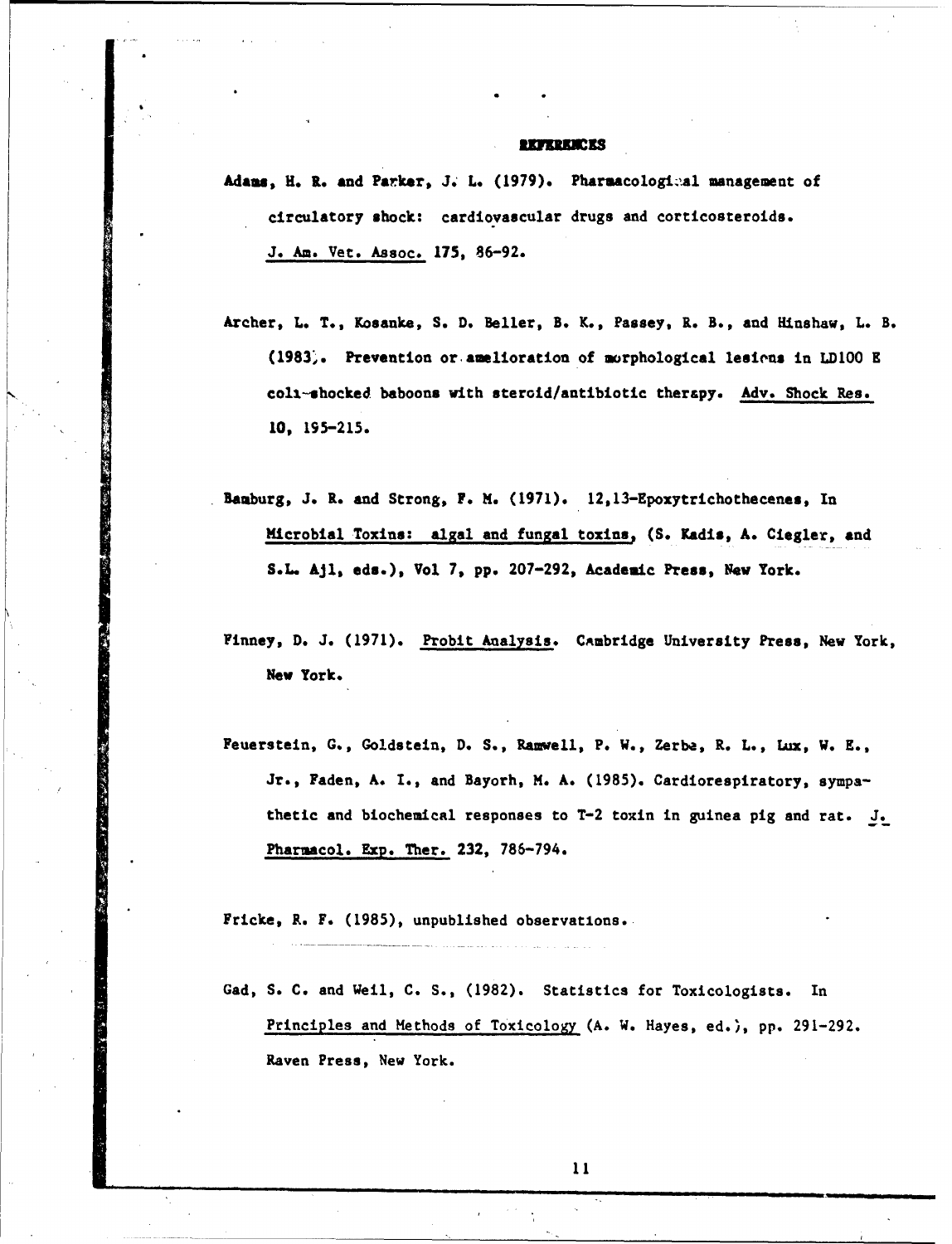- **Yankes, G. B.** (1976). Therapy of stack: the corticosteroid question. Vet. Clin. N. Amer. 6, 277-285.
- Hankes, G. H., Lazenby, L. R., Ravis, W. R., and Belmonte, A. A. (1935). Pharmacokinetics of prednisolone sodium succinate and its metabolites in normovolemic and hypovolemic dogs. *Am.* J. Vet. Res. 46, 476-47b.
- Hsu, **1.,** Smalley, **R.,** Strong, F., and Ribelin, **W.** (1972). Identification of T-2 toxin in moldy corn associated with lethal toxicosis in dairy cattle. **Apple** Microbiol. 24, 684-690.
- Imai, T., Sakuraya, N., and Fujita, T. (1979). Comparative atudy of antiendotoxin potency of dexamethasone based on its different eater types. Circ. Shock 6, 311-321.
- Lefer, **A.** H. and Spath, J. A., Jr. (1977). Pharmacological basis of treatment of circulatory shock. In Cardiovascular Pharmacology (M. J. Antonaccio, ed.), pp. 377-428. Raven Press, New York.
- Lorenzana, R. L., Beasley, V. R., Buck, W. B., Ghent, A. W., Lundeen, G. R., and Poppenga, R. f. (1985). Experimental T-2 toxicosis in swine. I. Changes in cardiac output, aortic mean pressure, catecholamines, 6-keto-PGF<sub>1a</sub>, thromboxane B<sub>2</sub>, and acid base balance. Fundam. Appl. Toxicol. 5, 879-892.
- McDonald, L. E. (1982). Hormones influencing metabolism. In Veterinary Pharmacology and Therapeutics (N. H. Booth and L. E. McDonald, eds.), Chap 36. The Iowa State University Press, Ames, Iowa.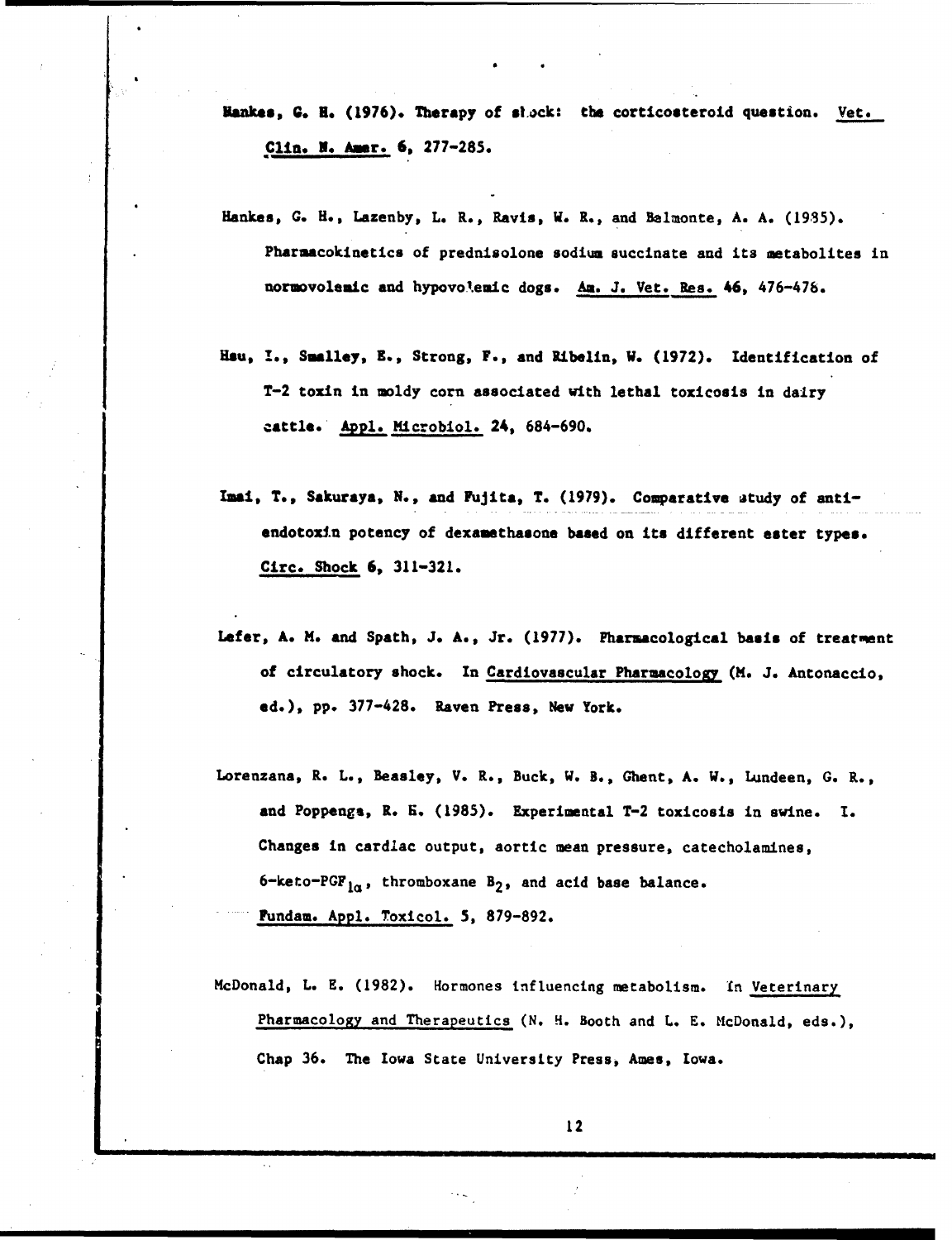National Academy of Science, (1983). Protection against trichothecene mycotoxins, National Academy Press, Washington, D.C.

- Ottosson, J., Brandberg, A., Erikson, B., Hedman, L., Davidson, I, and Soderberg, R. (1982). Experimental septic shock-effects of corticosteroids. Cire. Shock 9, 571-577.
- Pace, J. **G.** (1983). Effect of T-2 mycotoxin on rat liver mitochcndrial electron transport system. Toxicon, 21, 675-680.
- Rosenthal, R. C. and Wilke, J. R. (1983). Glucocorticoid therapy. In Current Veterinary Therapy VIII (R. W. Kirk, ed.), pp. 854-863. W.B. Sanders, Philadelphia.
- Sato, N., Ueno, Y., and Enomoto, M. (1975). Toxicological approaches to the toxic metabolites of Fusarium. VII. Acute and subacute toxicities of T-2 toxin in cats. Jpn. J. Pharmacol. 25, 263-270.
- Sayers, **G.,** and Travis, R. H. (1970). Adrenocorticotropic hormone: adreno cortical steroids and their synthetic analogs. In The Pharmacological Basis of Therapeutics (L. S. Goodman and A. Gilman, eds.), pp. 1627. Macmillan Co., New York.
- Schaefer, C. F., Brackett, D. J., and Wilson, M. F. (1983). The benefits of corticosteroid given after the onset of hypotension during endotoxin shock in the conscious rat. Adv. Shock Res. **10,** 183-194.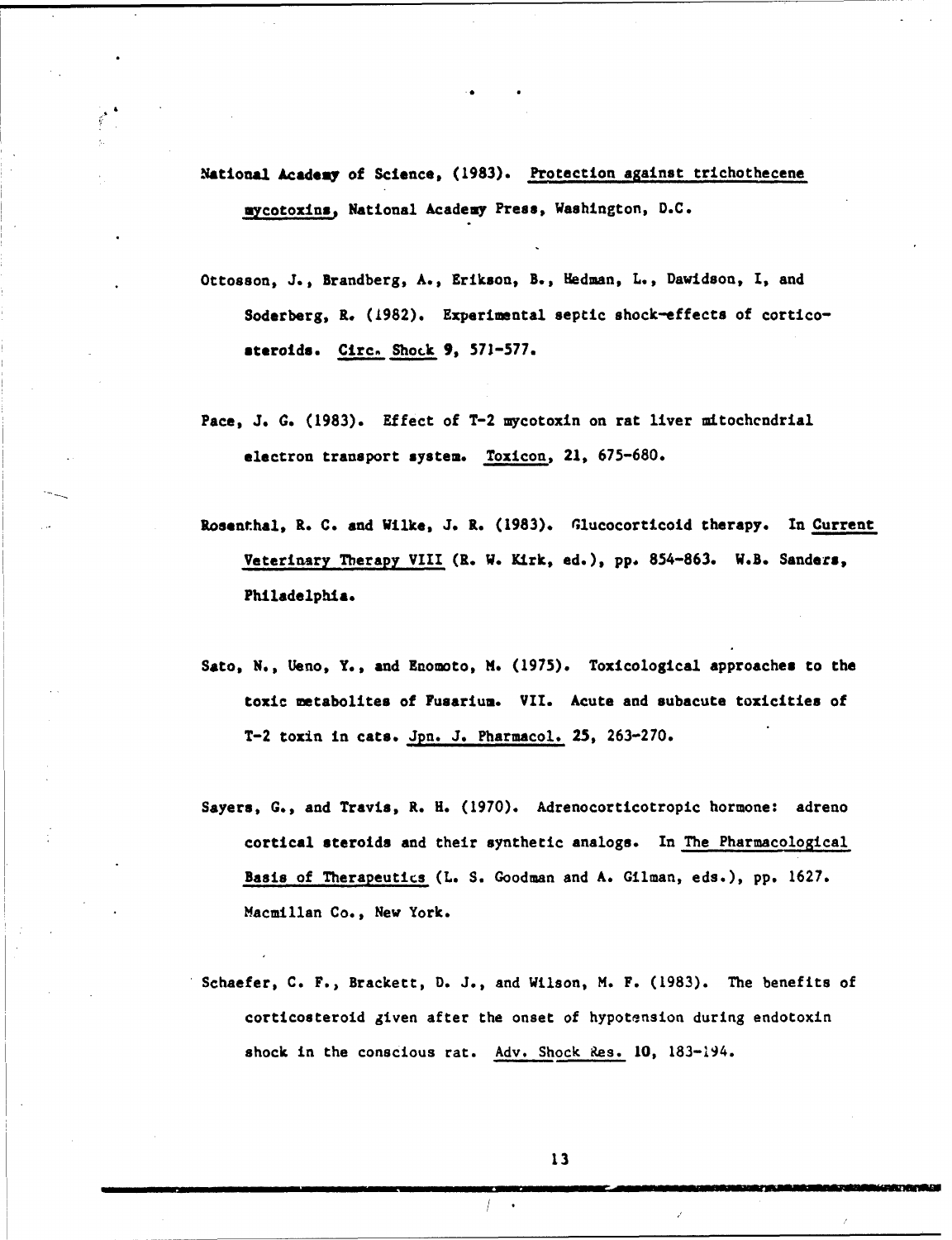- Siren, A. L. and Feuerstein, G. (1986). Effect of T-2 toxin on regional blood flow and vascular resistance in the conscious rat. Toxicol. Appl. Pharnacol. **83,** 438-444.
- Steel, R. G. D. and Torrie, J. H. (1960). Principles and Procedures of Statistics. McGraw-Hill, New York.
- Trenol. **H.,** Strugala, **G.,** Forth, W., and Fichtl, B. (1985). Dexamethasone decreases lethality of rats in acute poisoning with T-2 toxin. Arch. Toxicol. **57,** 74-75.
- Ueno, Y. (1984). Toxicological features of T-2 toxin and related tricho thecenes. Fundam. Appl. Toxicol. 4, S124-S132.
- Vargish, T., Turner, C. S., Bagwell, C. **E.,** and James, P. M. (1976). Doseresponse relationships in steroid therapy of hemorrhagic shock. Rev. Surg. 33, 363-367.

In the set of the set of the set of the set of the set of the set of the set of the set of the set of the set o

アビンバル したからがく こだいしきにく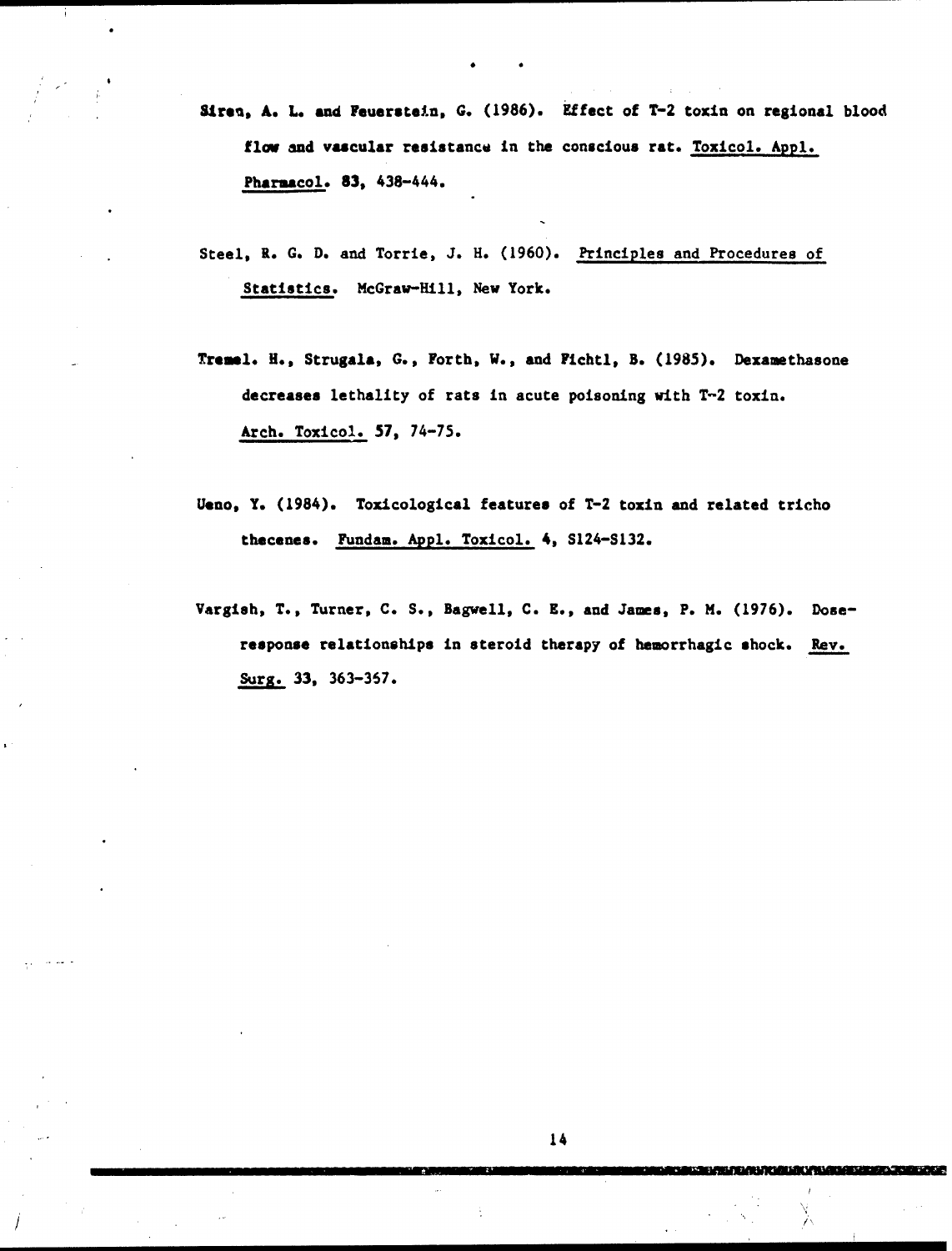# **POOTHOTES**

/

**1.** Presented in part at the 24th Annual Meeting of the Society of Toxicology in March, 1985, San Diego, Ca. and the 8th World Congress on Animal, Plant, and Microbial Toxins in August, 1985, Newcastle upon Tyne, **U.K..**

In conducting the research described in this report, the investigators "adhered to the "Guide for the Care and Use of Laboratory Animals", **as** promulgated by the Committee on the Care and **Use** of Laboratory Animals of the Institute of Laboratory Animal Resources, National Research Council. The facilities are fully accredited by the American Association for Accreditation of Laboratory Animal Care.

The views of the author do not purport to reflect the positions of the Department of the Arny or the Department of Defense.

**NSK MENSEN MENSEN SERVICE STATE**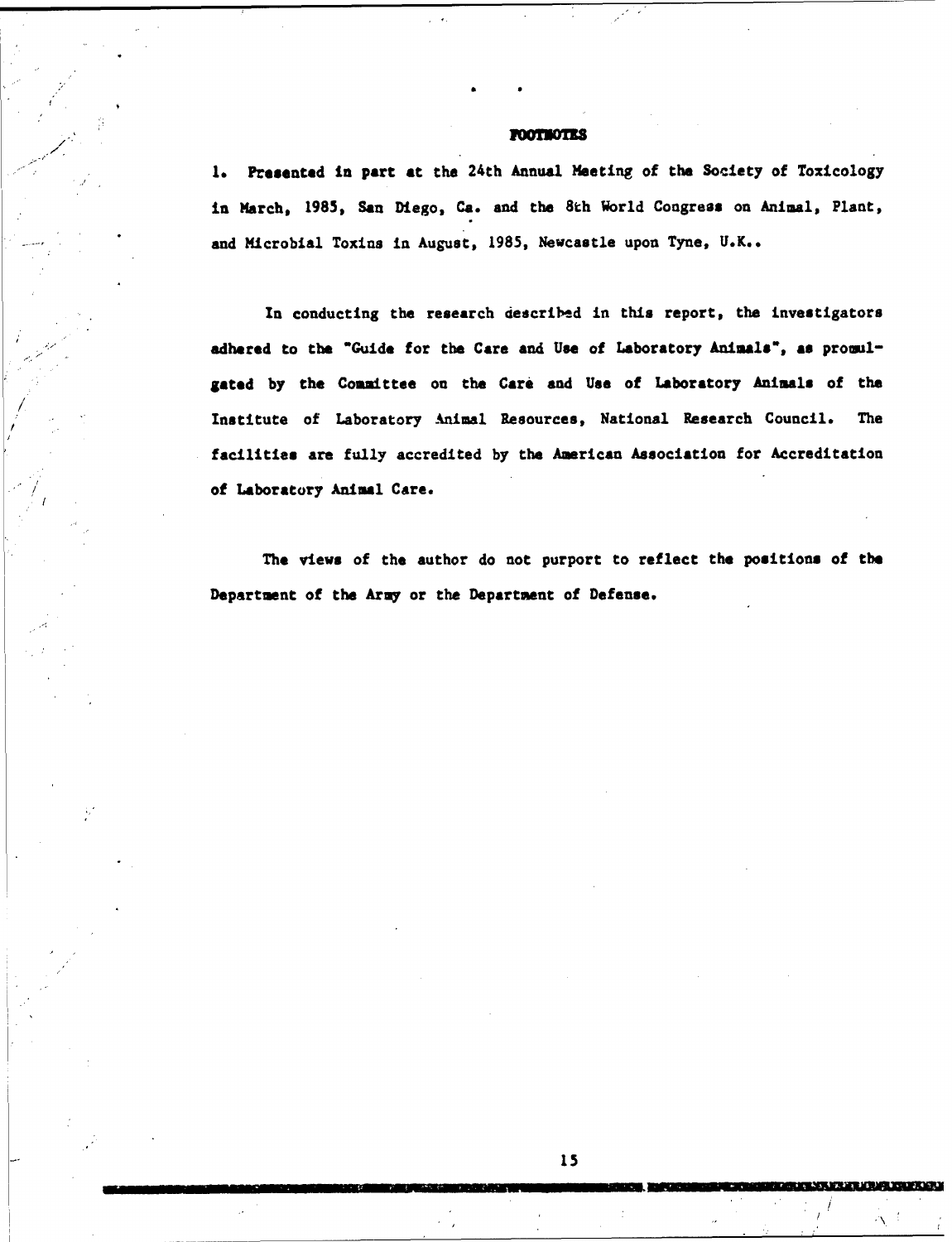# **Table 1.**

b p

# **EFFECT OF STEROIDAL AND MON-STEROIDAL**

ANTI-INFLAMMATORY AGENTS ON LD50 VALUZS FOR T-2 TOXIN<sup>a</sup>

| <b>DRUG</b>          | <b>DOSE</b>           | LD50 <sup>b</sup>            |
|----------------------|-----------------------|------------------------------|
|                      | $\frac{mg}{kg}$ , ip) | $(\frac{mg}{kg}, sc)$        |
| Nonsteroidal agents  |                       |                              |
| Saline               |                       | $3.22$ $(2.54-4.14)$         |
| Indomethacin         | 10                    | 1.78 $(1.41-2.23)$ ***c      |
| Phenylbutazone       | 100                   | $2.14$ $(1.65 - 2.74)^{444}$ |
| Acetylsalicylic acid | 300                   | $2.69$ $(2.10-3.54)$         |
| Steroidal agents     |                       |                              |
| Saline               | سم                    | $2.40(1.55-3.47)$            |
| Dexamethasone        | 10                    | $3.91 (2.45 - 10.6)^{4*}$    |
| Methylprednisolone   | 53                    | $3.47 (2.06 - 9.40)^{2}$     |
| Hydrocortisone       | 266                   | $3.00(1.83 - 6.70)$          |
|                      |                       |                              |

a Mice were injected sc with T-2 toxin and treated immediately with the drugs listed at the indicated doses.

b LD5O values for T-2 toxin were determined 48 hr after administration of toxin. Values in parenthesis represent **95%** confidence intervals for the LDSO value.

**<sup>C</sup>**Significant difference compared to corresponding control value, p<O.05, **\*;** p<O.Ol, **\*\*;** p<O.O01,

16

**A PARAMARAN MATEMATAN NYA TANA ARA-DAHARAN AT AT**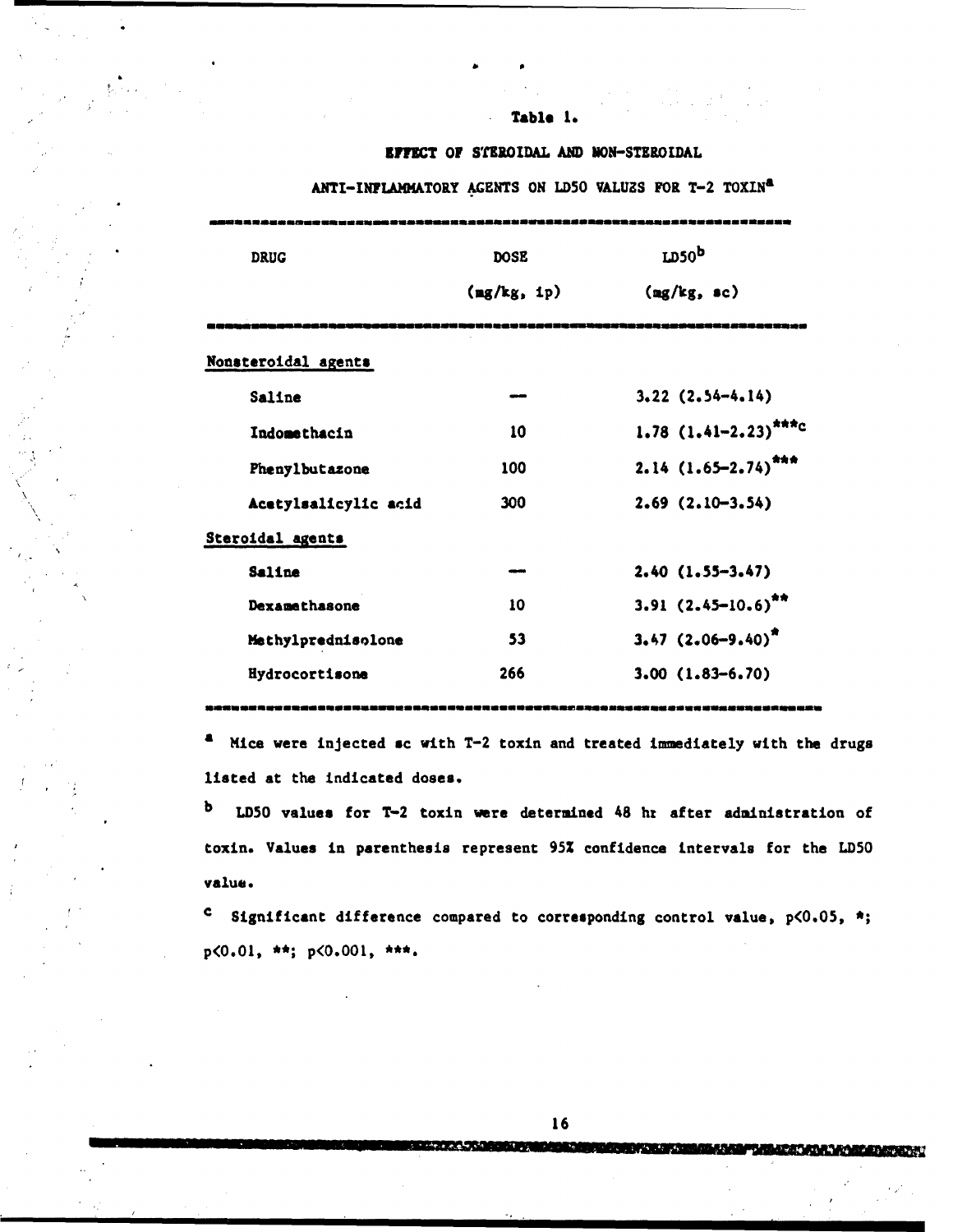# Table 2

### EFFET OF ROUTE OF ADMINISTRATION AND DOSE OF DEXAMETHASONE

| ROUTE OF<br><b>ADMINISTRATION</b> | <b>DOSE</b><br>$(\frac{mg}{kg})$ | LDS0 <sup>b</sup><br>$\frac{mg}{kg}$ | <b>RELATIVE</b><br>POTENCYC |
|-----------------------------------|----------------------------------|--------------------------------------|-----------------------------|
| ip                                | 0.0                              | $2.46(1.97-3.19)$                    | 1.00                        |
|                                   | 0.125                            | $2.77(2.14-4.33)$                    | 1.13                        |
|                                   | 1.25                             | 3.09 $(2.40-4.97)^{4}$               | 1.26                        |
|                                   | 12.5                             | $4.04$ $(3.10-6.99)^{***}$           | 1.64                        |
| im                                | 0.0                              | $2.28(1.83 - 2.80)$                  | 1.00                        |
|                                   | 0.1                              | $2.43(1.25-3.41)$                    | 1.06                        |
|                                   | 0.25                             | $3.54$ $(2.93 - 4.38)^{***}$         | 1.55                        |
|                                   | 1.0                              | $3.75(2.93 - 5.08)^{***}$            | 1.64                        |
|                                   |                                  |                                      |                             |

ON LD5O AND RELATIVE POTENCY VALUES OF T-2 TOXINa

Mice were injected sc with T-2 toxin and immediately administered with either saline vehicle (0 mg/kg) or dexamethasone sodium phosphate at the indicated doses and routes of administration. Volumes for ip and im injections were 100 µ1 and 50 µ1, respectively.

b The LD50 values were determined 48 hr after the administration of T-2 toxin. The values in parenthesis represent the 95Z confidence intervals for the **LD50** values.

**<sup>C</sup><sup>c</sup>**Relative potency **-** LD5O (dexamethascne-treated)/LD50 (saline-treated)

Significant difference compared to corresponding control value,  $p$ <0.05, \* *.'* **and p<0.001, \*-\*.**

*<u>STAR COMPANY</u>* 

MARKARA YANKIN DA BILIRI KUTA DA FILIYA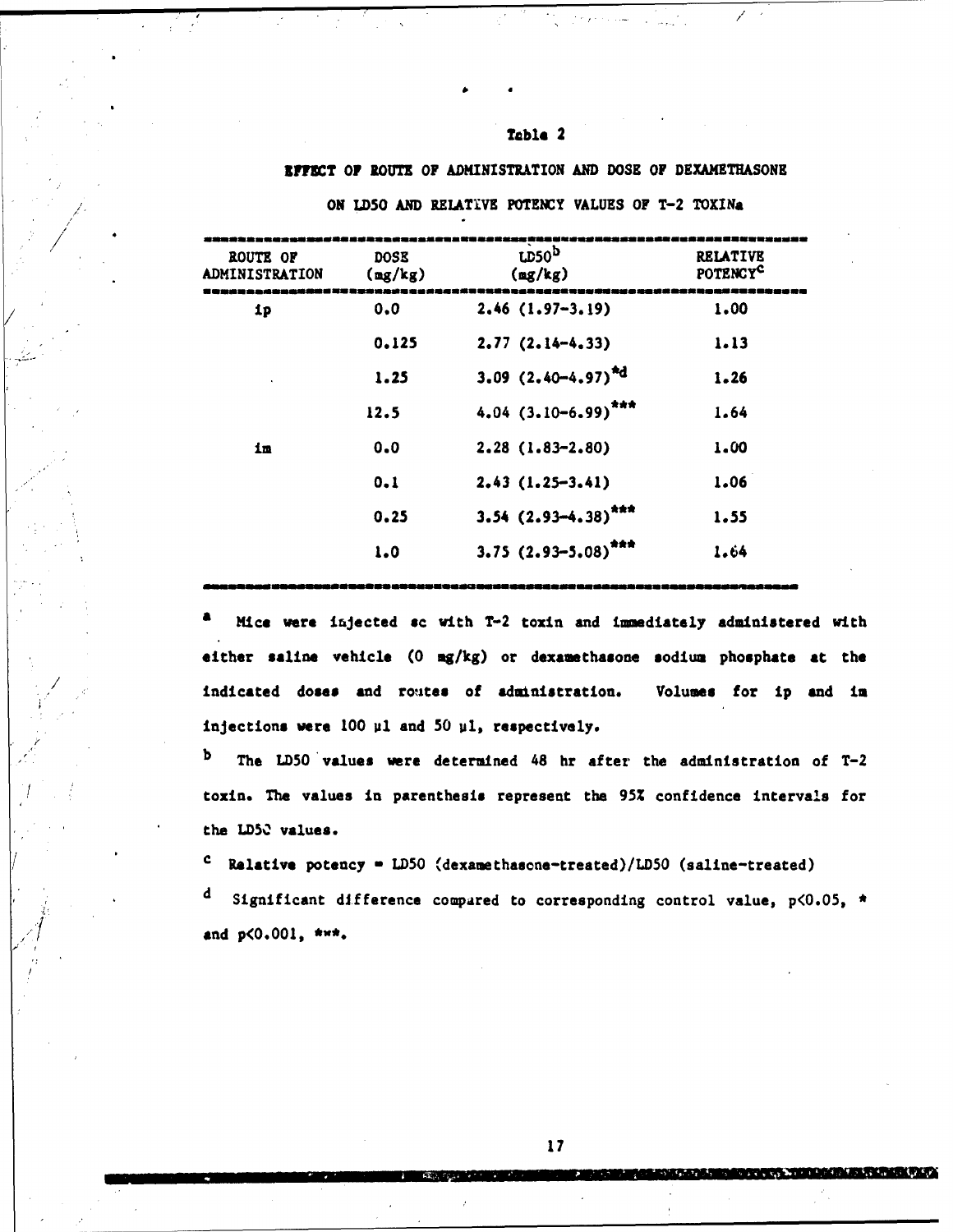|  | EFFECT OF DIXAMETHASONE TREATMENT TIME ON TIME TO DEATH, SURVIVAL TIME, AND |                                                     |  |  |  |  |
|--|-----------------------------------------------------------------------------|-----------------------------------------------------|--|--|--|--|
|  |                                                                             | PERCENT LETHALITY OF T-2 TOXIN IN MICE <sup>8</sup> |  |  |  |  |

Table 3

| TIME $(hr)$             | TIME TO DEATH <sup>b</sup> (hr) SURVIVAL TIME (hr) <sup>c</sup> % LETHALITY <sup>d</sup> |                                |       |
|-------------------------|------------------------------------------------------------------------------------------|--------------------------------|-------|
| <b>CONTROL</b>          | $14.4 \pm 0.81$<br>$(n=20)$                                                              | $14.4 \pm 0.81$                | 100   |
| $-1$                    | $32.5 \pm 5.18$ <sup>***e</sup><br>$(n=8)$                                               | $56.2 \pm 5.07$ <sup>*</sup>   | 40*** |
| $\overline{\mathbf{0}}$ | $25.3 \pm 4.28$<br>$(n=12)$                                                              | $44.0 \pm 5.92$ <sup>***</sup> | 60**  |
| $+1$                    | $33.4 \pm 5.73$<br>$(n=14)$                                                              | $45.0 \pm 5.50$ <sup>***</sup> | 70**  |
| $+2$                    | $35.1 \pm 5.40$ <sup>***</sup><br>$(n=15)$                                               | $42.5 \pm 5.50$ <sup>***</sup> | 80*   |
| +3                      | $22.5 \pm 3.24$<br>$(n=16)$                                                              | $42.3 \pm 5.99$ <sup>***</sup> | 80*   |

a Mice (20/group) were treated with dexamethasone (13 mg/kg, **ip)** before (-), the same time as, or at different times after (+) injection with T-2 toxin (5 mg/kg, ec). Control mice were injected at the same time with saline (100 **u1)** and T-2 toxin.

b Mean  $\pm$  SE. Number of observations (n) is indicated in parentheses.

C Mean survival times **(\*** S.E., n **-** 20/group) were calculated with a limiting time of 72 hr.

d The percent lethality was determined at the end of the 72 hr observation period.

e Significant difference compared to corresponding control value, p<O.05, \* p<O.Ol, \*\*; **p<O.01,**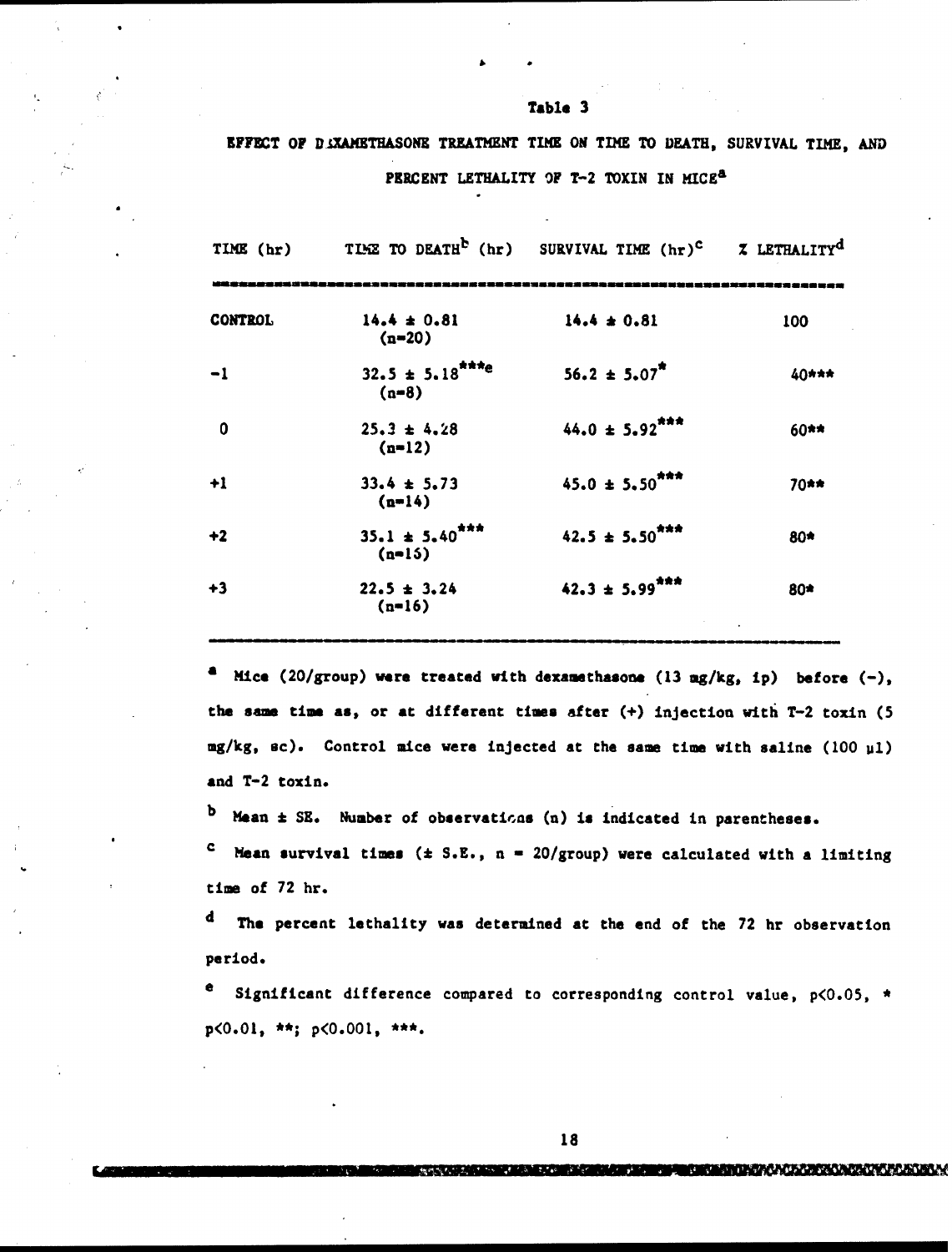# LIST OF FIGURES

**Pig.** 1: The effect of treatment time on the survival time course was determined in mice (20/group) treated with saline (100  $\mu$ 1, ip)  $(\Box \rightarrow \Box)$  or dexamethasone sodium phosphate (13 mg/kg, ip), injected either 1 hr before (+-- $-+$ ), the same time  $\kappa$ s ( $\Diamond$ --- $\Diamond$ ), or 1 ( $\Diamond$ --- $\Diamond$ ), 2 (X---X), or 3 (data not shown) hr after T-2 toxin (5 mg/kg, sc) injection. The cumulative percent of surviving nice was determined at different times with **<sup>a</sup>**final observation time at 72 hr. The survival data for 3 hr post treatment, although not plotted for sake of clarity, were, however, analyzed and are summarized with the other data in Table 3.

**MANUFACTURER AND LOCATION**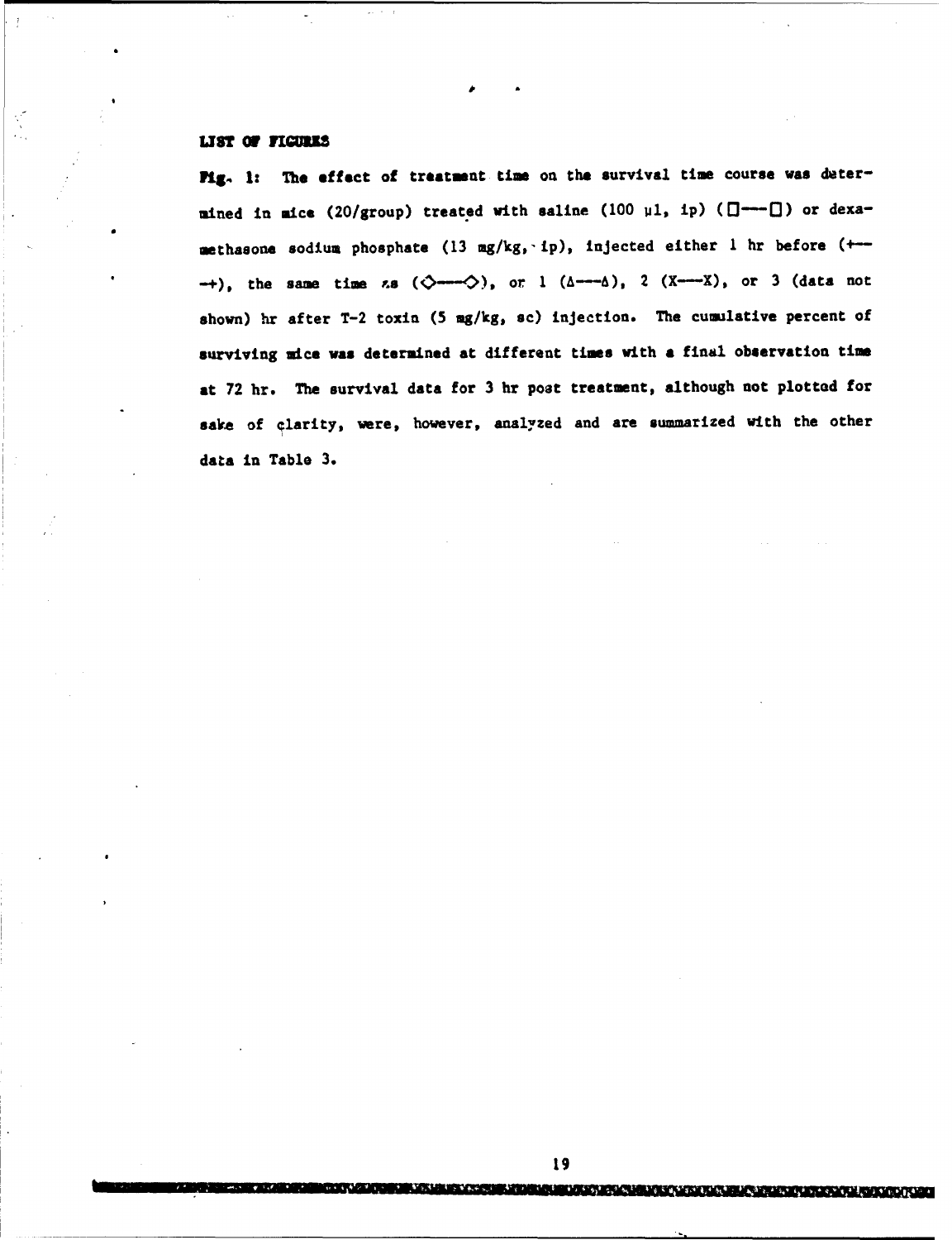**INDEX TERMS** 

 $T-2$  toxin

 $\overline{a}$ 

Trichothecene mycotoxins

Dexamethasone

Anti-inflammatory glucocorticoids

بريدهم

**angalagayan** 

RERGINISTICA CARDIORES ELIBERTINISTICA ANGLICA ALIMANIA SATIST